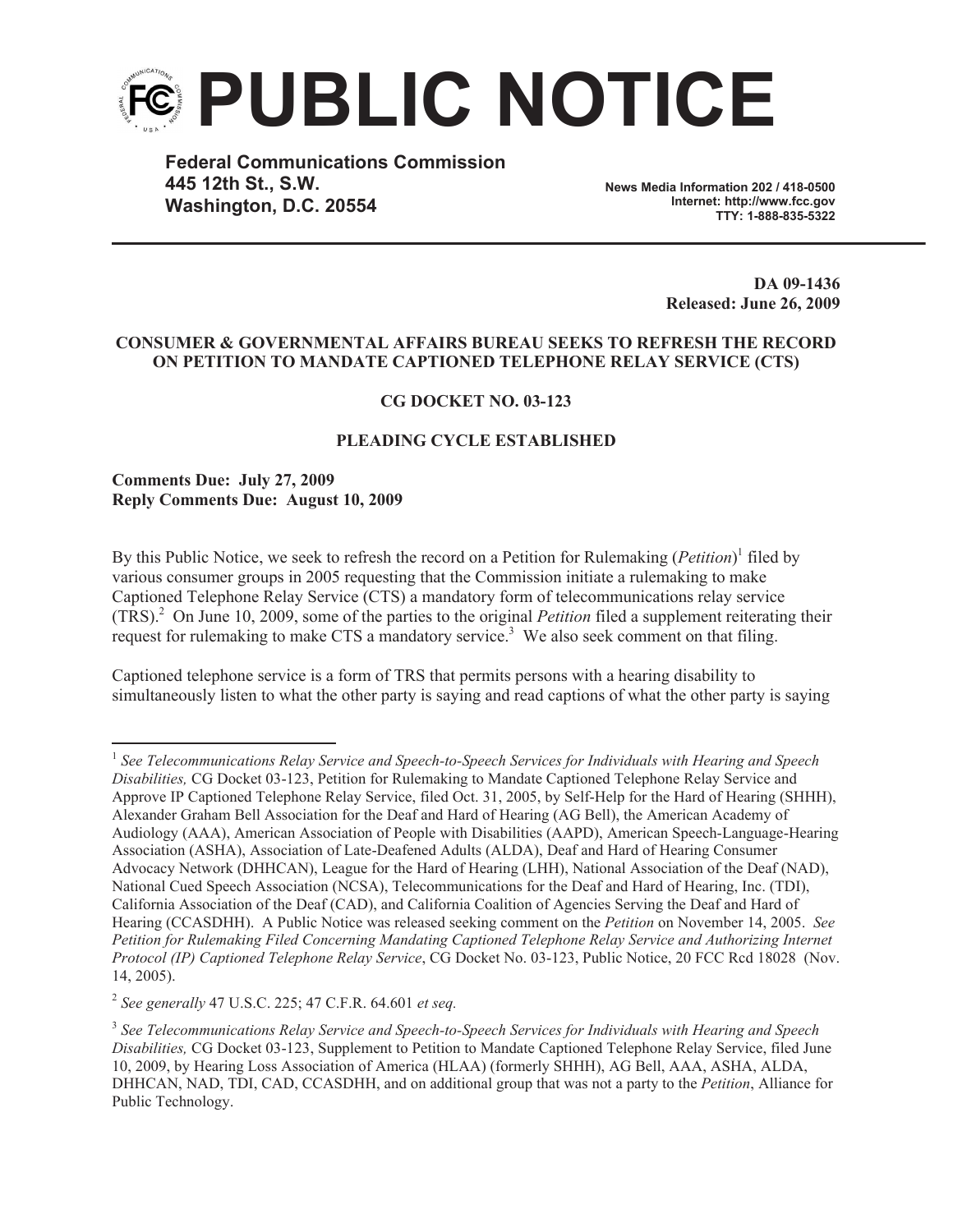on the same device.<sup>4</sup> In the *2003 CTS Order*, the Commission recognized captioned telephone service as a form of TRS eligible for compensation from the Interstate TRS Fund, but did not make it a mandatory service.<sup>5</sup> We seek to refresh the record on whether the Commission should initiate a rulemaking to mandate CTS, and also seek comment on any other related issues raised in the *Petition* and supplemental filing.

Pursuant to sections 1.415 and 1.419 of the Commission's rules, 47 C.F.R. §§ 1.415, 1.419, interested parties may file comments in this proceeding by July 27, 2009, and reply comments by August 10, 2009. When filing comments, please reference **CG Docket No. 03-123.** Comments may be filed using: (1) the Commission's Electronic Comment Filing System (ECFS), (2) the Federal Government's eRulemaking Portal, or (3) by filing paper copies. *See* Electronic Filing of Documents in Rulemaking Proceedings, 63 Fed. Reg. 24,121 (1998). Comments filed through the ECFS can be sent as an electronic file via the Internet by accessing the ECFS: http://www.fcc.gov/cgb/ecfs/ or the Federal Rulemaking Portal: http://www.regulations.gov. Filers should follow the instructions provided on the website for submitting comments. If multiple docket or rulemaking numbers appear in the caption of this proceeding, commenters must transmit one electronic copy of the comment to each docket or rulemaking number referenced in the caption. In completing the transmittal screen, commenters should include their full name, U.S. Postal Service mailing address, and the applicable docket or rulemaking number. Parties may also submit an electronic comment by Internet e-mail. To get filing instructions, commenters should send an e-mail to ecfs@fcc.gov, and should include the following words in the body of the message, "get form." A sample form and directions will be sent in reply.

Parties who choose to file by paper must file an original and four copies of each filing. If more than one docket or rulemaking number appears in the caption of this proceeding, commenters must submit two additional copies for each additional docket or rulemaking number. Filings can be sent by hand or messenger delivery, by electronic media, by commercial overnight courier, or by first-class or overnight U.S. Postal Services mail (although we continue to experience delays in receiving U.S. Postal Service mail). All filings must be addressed to the Commission's Secretary, Office of the Secretary, Federal Communications Commission. The Commission's contractor will receive hand-delivered or messengerdelivered paper filings or electronic media for the Commission's Secretary at 236 Massachusetts Avenue, NE, Suite 110, Washington, D.C. 20002. The filing hours at this location are 8:00 a.m. to 7:00 p.m. All hand deliveries must be held together with rubber bands or fasteners. Any envelopes must be disposed of *before* entering the building. Commercial and electronic media sent by overnight mail (other than U.S. Postal Service Express Mail and Priority Mail) must be sent to 9300 East Hampton Drive, Capitol Heights, MD 20743. U.S. Postal Service first-class mail, Express Mail, and Priority Mail should be addressed to 445 12<sup>th</sup> Street, SW, Washington, D.C. 20554.

Pursuant to section 1.1206 of the Commission's rules, 47 C.F.R. § 1.1206, this proceeding will be conducted as a permit-but-disclose proceeding in which *ex parte* communications are subject to disclosure.

<sup>4</sup> *See Telecommunications Relay Service and Speech-to-Speech Services for Individuals with Hearing and Speech Disabilities*, CC Docket No. 98-67, Declaratory Ruling, 18 FCC Rcd 16121 (Aug. 1, 2003) (*2003 CTS Order*).

<sup>5</sup> *See id.,* 18 FCC Rcd at 16127, paras. 17, 19; *see also Telecommunications Relay Service and Speech-to-Speech Services for Individuals with Hearing and Speech Disabilities*, *Internet-based Captioned Telephone Service,* CG Docket No. 03-123, Declaratory Ruling, 22 FCC Rcd 379, para. 1 n.3 (Jan. 11, 2007) (noting open issue of whether CTS should be a mandatory service). Mandatory forms of TRS must be offered by common carriers pursuant to section 225, 47 U.S.C. 225, and by state TRS programs certified under our rules. *See* 47 C.F.R. 64.606.